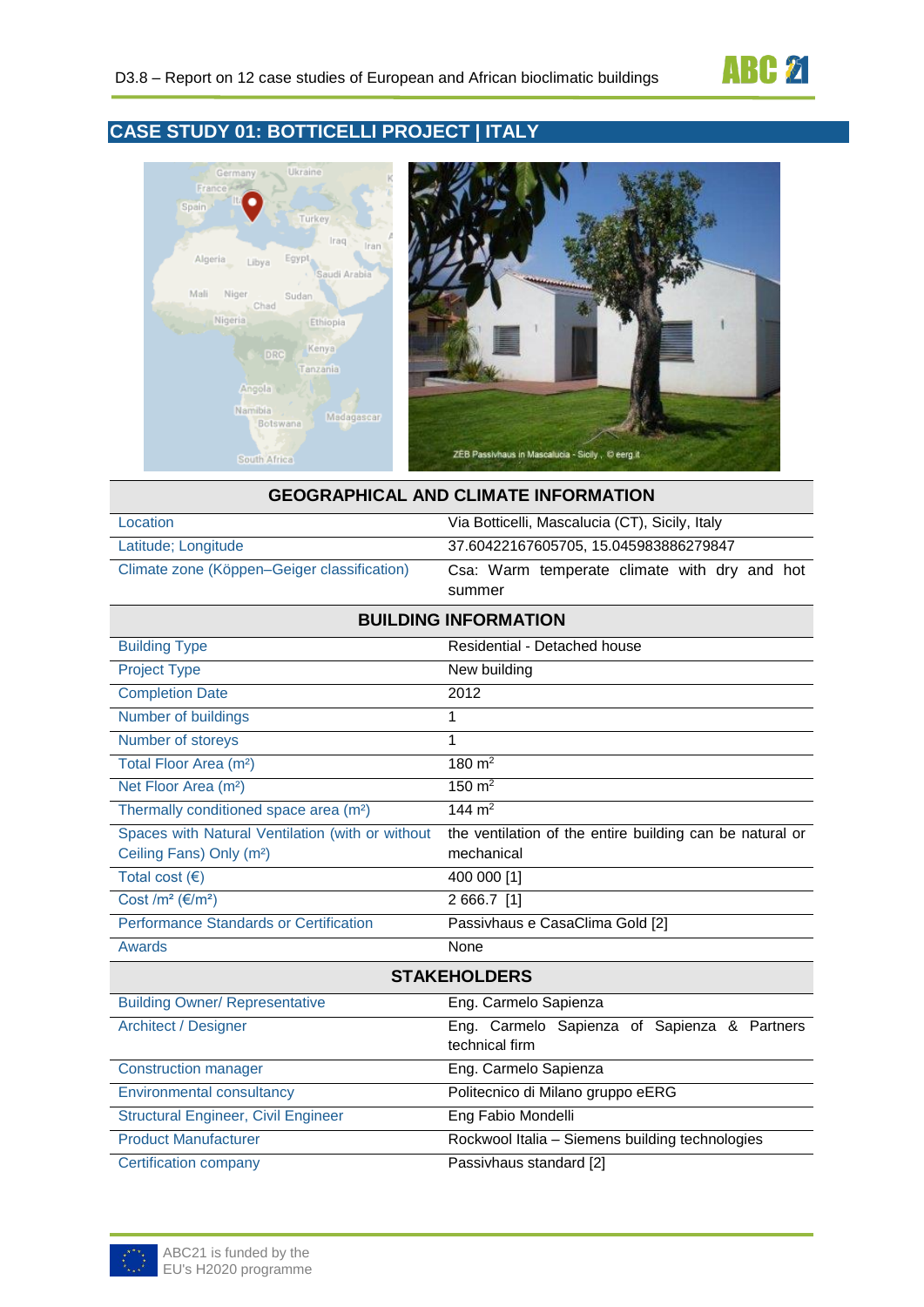



*Figure 1: Botticelli project external view [3]*



*Figure 2: Botticelli project aerial view [3] Figure 3: Botticelli project plan view [4]*

## **PROJECT DESCRIPTION**

Botticelli project is a single-story home, composed by a living room (including the kitchen), three bedrooms, a study room and two bathrooms ([Figure 3](#page-1-0)). The layout has a U shape, with an internal patio communicating with the garden and allowing for crossflow ventilation and night-time ventilation strategies. The patio contributes also to daylighting. Botticelli project is among the first examples of Net Zero Energy Buildings located in the Mediterranean climate. The building, certified according to Passivhaus standard, is a singlefamily house monitored for research purposes and operated by a BACS, which is controlling the external solar blinds, the mixed-mode ventilation system, the PV and thermal solar panels and the Earth-to-Air Heat Exchanger (EAHE).



<span id="page-1-0"></span>



### **SITE INTEGRATION**

Botticelli project is an all-electric single-family detached house, located in the municipality of Mascalucia in Sicily, Italy. The U-shaped building is located in a residential urban context where surrounding constructions have a maximum height of two floors [5– 7].

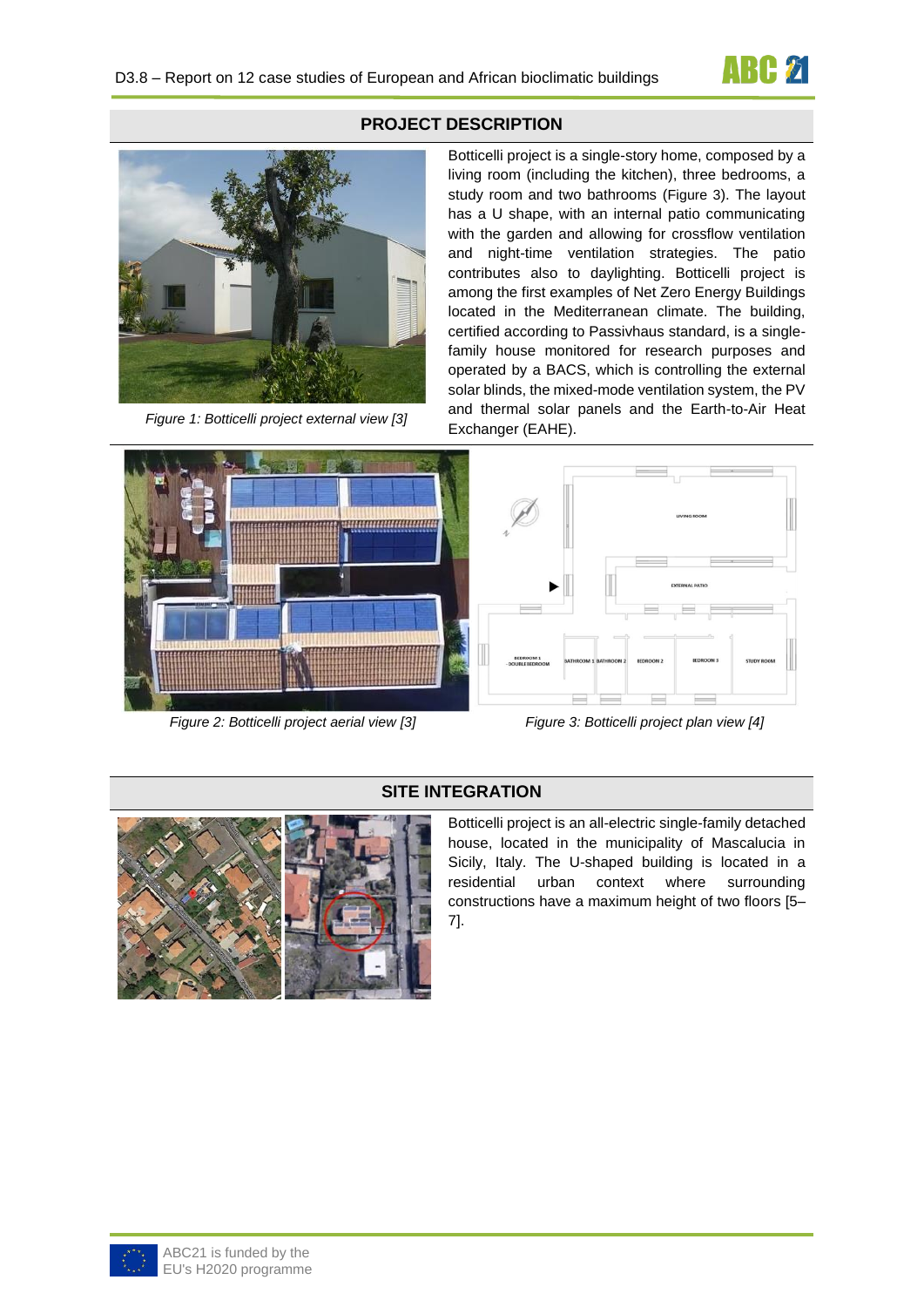



*Figure 4: Givoni Bioclimatic chart for the climate of Mascalucia using Andrew Marsh online tool. Climate data are extracted from* 

*http://climate.onebuilding.org/WMO\_Region\_6\_Europe/ITA\_Italy/SC\_Sicily/ITA\_SC\_Catania.Fontanarossa.AP. 164600\_TMYx.2004-2018.zip [8]*





*Figure 5: Temperature range by month for Mascalucia- Source: Climate consultant – Adaptative Comfort model [9]*

*Figure 6: Wind rose for Mascalucia [4]*

| Global horizontal radiation (Avg daily total) Min | Min: $2,248$ Wh/m <sup>2</sup> (Dec)                                                                       |
|---------------------------------------------------|------------------------------------------------------------------------------------------------------------|
| (month) / Max (month)                             | Max: $7\,599\,\mathrm{Wh/m^2}$ (Jul)                                                                       |
|                                                   | Mean: 4 906,5 Wh/m <sup>2</sup>                                                                            |
| Annual Degree-Days for weather classification     | HDD $18^{\circ}$ C: 1 129                                                                                  |
| according to ASHRAE Standard 169-2020             | CDD 10°C: 2984                                                                                             |
| Annual Degree-Days for the Adaptive Comfort       | HDD (Lower limit 80%):566                                                                                  |
| Base Temperature according to the ASHRAE          | CDD (Upper limit 80%): 554                                                                                 |
| 55-2017 for 80% of acceptability                  | The Degree Days have been calculated considering the<br>heating season from 15/11 to 31/03 and the cooling |
|                                                   | season from 01/04 to 14/11.                                                                                |

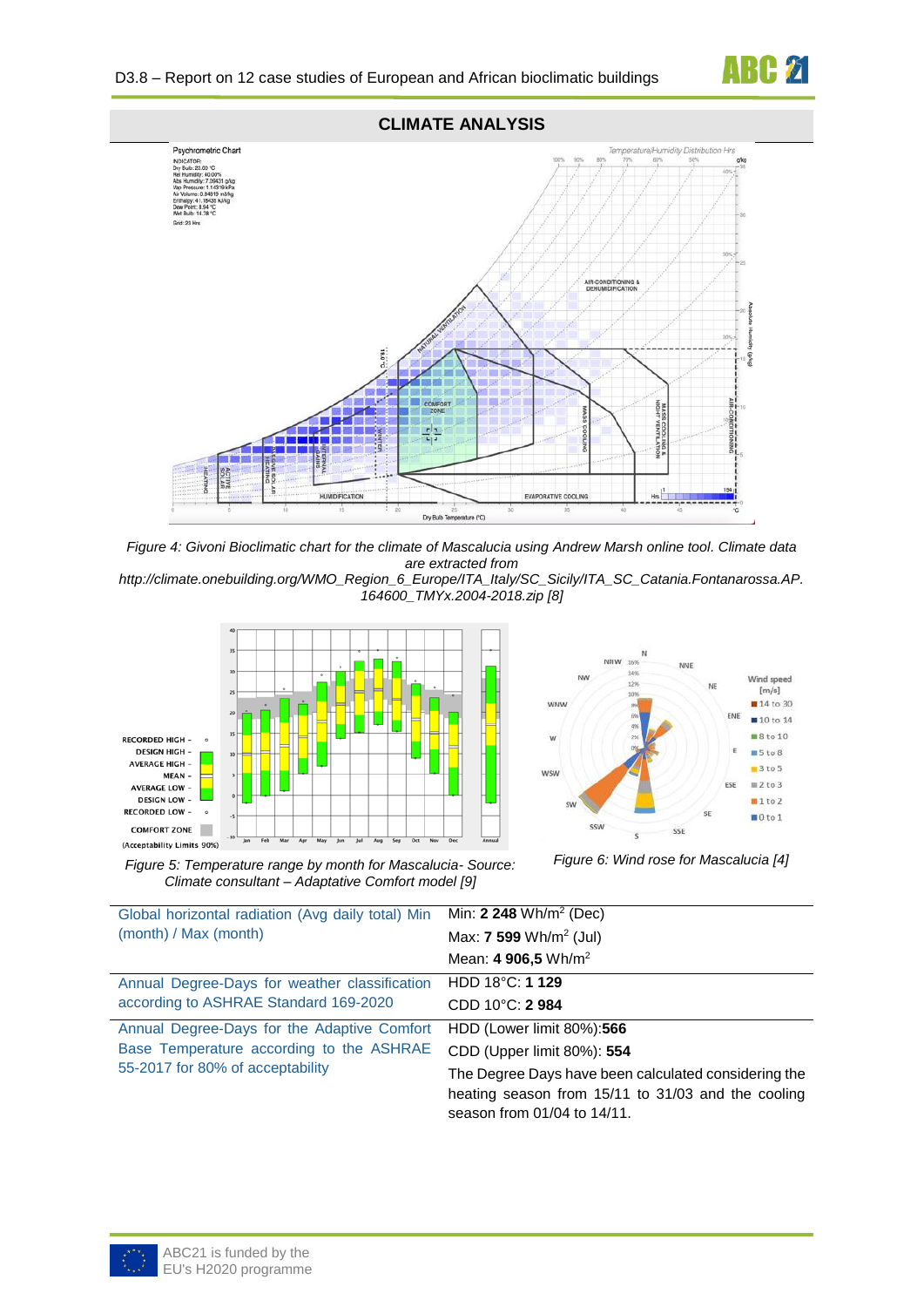

Annual Degree-Days for a static comfort HDD 18.6ºC: **1 000** temperature approach

CDD 26º: **169**

The Degree Days have been calculated considering the heating season from 15/11 to 31/03 and the cooling season from 01/04 to 14/11.

| <b>KEY BIOCLIMATIC DESIGN PRINCIPLES</b> |                                                                                                                                                                                                                                                                                                                       |  |  |
|------------------------------------------|-----------------------------------------------------------------------------------------------------------------------------------------------------------------------------------------------------------------------------------------------------------------------------------------------------------------------|--|--|
| Passive cooling strategy                 | <b>Comfort ventilation:</b><br>Natural ventilation strategy is activated through the<br>manual opening of windows and is detected and<br>registered by the KNX bus by means of an electrical<br>sensor installed on each window.<br><b>Nocturnal convective ventilation</b>                                           |  |  |
|                                          | The natural ventilation (cross ventilation) is exploited<br>during the night-time.<br>The Source as cooling source:                                                                                                                                                                                                   |  |  |
|                                          | The Earth-to-Air Heat Exchangers (EAHE) serves the<br>cooling/heating coil in order to pre-heat/cool the inlet<br>air.                                                                                                                                                                                                |  |  |
| Passive heating strategy                 | The building exploits the thermal mass and its activation<br>via ventilation. Technological application consists of a<br>multilayer wall including a continuous mineral wool<br>layer facing the outdoor environment and a core layer<br>of massive elements such as masonry (for walls) and<br>concrete (for slabs). |  |  |
| Solar protection                         | Shading systems is a motorized solar system which can<br>be controlled manually or through an automatic system<br>(lowering or raising the shadings and by setting the<br>orientation of the louvres).                                                                                                                |  |  |
| <b>Building orientation</b>              | The structure of the detached-dwelling is defined<br>approximately by a U-shape and is characterized by a<br>slope roof equipped with photovoltaic system mainly on<br>the south side. The entrance to the building is located<br>on the east-south facade.                                                           |  |  |
| Insulation                               | Exterior insulation finishing system.                                                                                                                                                                                                                                                                                 |  |  |
|                                          | The structure in reinforced concrete framed is designed<br>without thermal bridges. Insulation mineral wool rock<br>with all doors and windows characterized by mono-<br>block with mosquito nets and shading system.                                                                                                 |  |  |
| Vegetation                               | The permeable surfaces (vegetation and external<br>pavement area) are more than the 40% of the land plot<br>area.                                                                                                                                                                                                     |  |  |
|                                          | Soil permeability is maintained at 95% by infiltration<br>with permeable floor and garden and rainwater<br>collection. During the summer months, the irrigation of<br>vegetation takes place by the re-use of grey water<br>(recycled back into the water cycle) through a small<br>phyto-treatment plant.            |  |  |

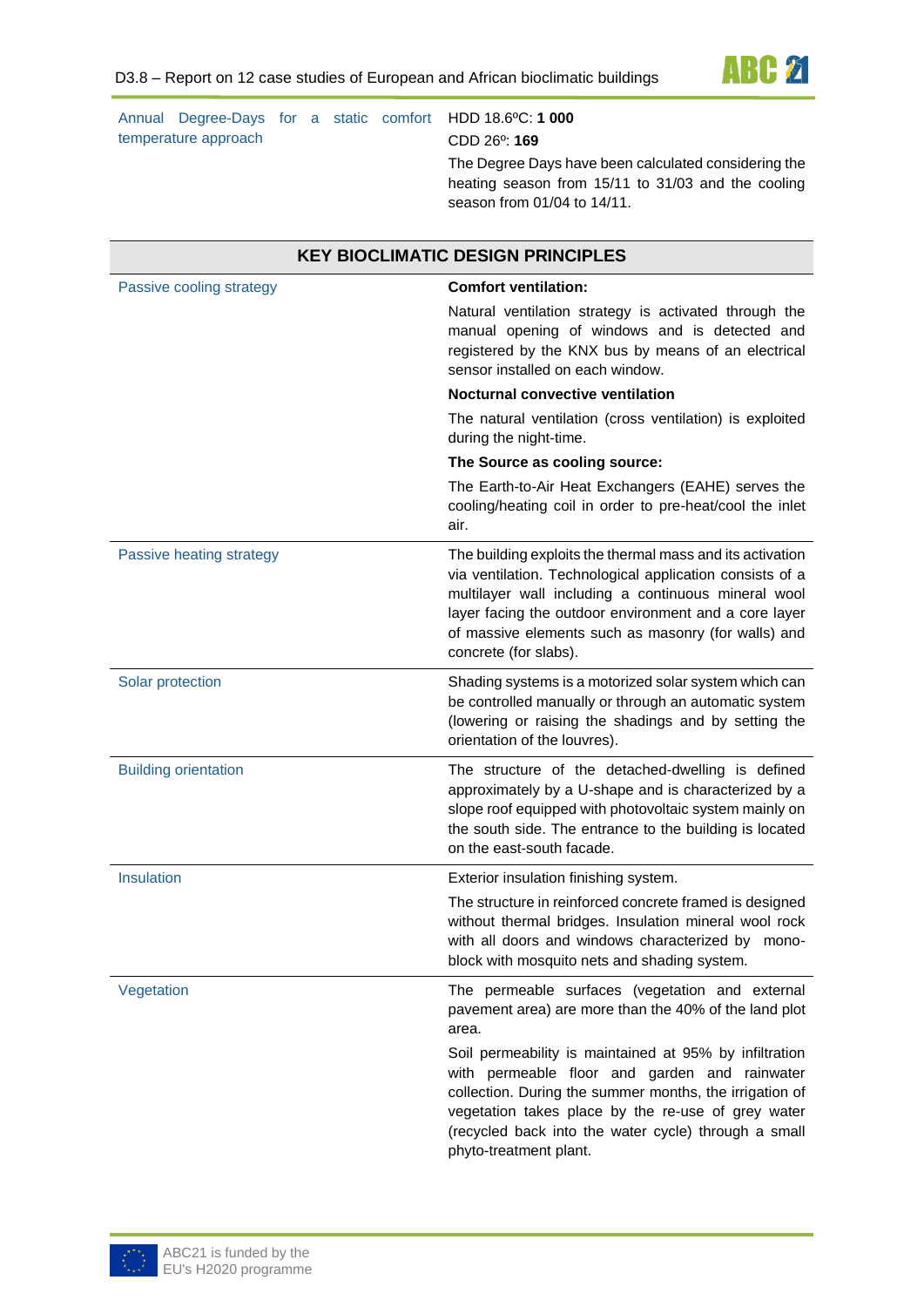

| Natural daylighting                                  | The lighting project is designed to optimize the<br>interaction between natural light and artificial light, also<br>in terms of energy efficiency.                                                                                                                                                                                                                                                                                                                                                                               |
|------------------------------------------------------|----------------------------------------------------------------------------------------------------------------------------------------------------------------------------------------------------------------------------------------------------------------------------------------------------------------------------------------------------------------------------------------------------------------------------------------------------------------------------------------------------------------------------------|
| Use of local and embedded materials                  | N/A                                                                                                                                                                                                                                                                                                                                                                                                                                                                                                                              |
| Water saving and heat recovery on hot water<br>drain | The project Botticelli is equipped with a system of<br>rainwater collection and water reuse. The rainwater<br>collected and filtered is used to power the wastewater<br>of the WC's toilet and the washing machine. The<br>constructed Wetlands in the summer complements the<br>reserve for the irrigation of the garden. The entire<br>system is supported by the home automation system,<br>which regulates its efficiency. The water system<br>provides for the separation and collection of waste<br>water of the building. |
| Waste management                                     | N/A                                                                                                                                                                                                                                                                                                                                                                                                                                                                                                                              |

Others features The asset is equipped with bicycle racks to improve the use of alternative transport and a line drying spaces.



*Figure 7: Project Botticelli shading systems [3]*

| <b>INFRASTRUCTURES and REGULATIONS to enable SUFFICIENCY ACTION</b>                                                         |                                                                                                                                 |  |  |  |
|-----------------------------------------------------------------------------------------------------------------------------|---------------------------------------------------------------------------------------------------------------------------------|--|--|--|
| Dressing code                                                                                                               | Informal dressing, adapted to the season, is welcome and promoted<br>(e.g. short trousers and short leaves in hot periods): Yes |  |  |  |
| Protected<br>parking<br><b>bike</b><br>and                                                                                  | <b>Yes</b>                                                                                                                      |  |  |  |
| showers                                                                                                                     | Ratio with number of users: 2/4 showers/people                                                                                  |  |  |  |
| Ceiling fans                                                                                                                | In every room, even those conditioned: No                                                                                       |  |  |  |
| Lighting system fractioned to<br>allow using light only in zones<br>occupied and where daylighting<br>insufficient          | In every room, even those conditioned: n/a                                                                                      |  |  |  |
| Space and facilities for line<br>clothes<br>drying<br>(especially)<br>important in residences, hotels,<br>sport facilities) | In every room, even those conditioned: Yes                                                                                      |  |  |  |

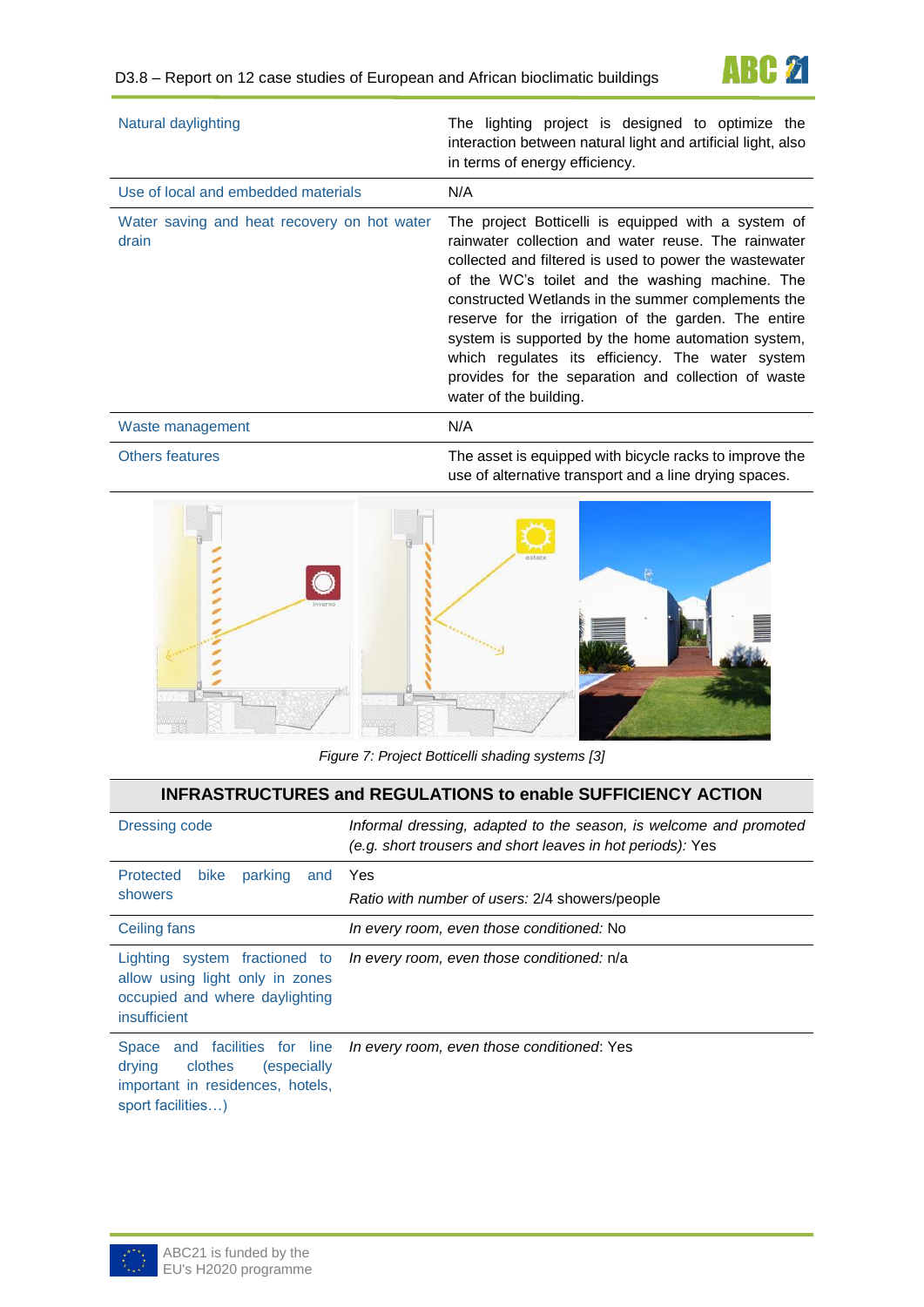

Book of instruction for correct use of the passive features (windows, solar protections, water savings) and active (lighting…) in order to promote sufficiency and efficiency actions

*Available through leaflets and posters at relevant places, online, etc.:*  It is not necessary since the building is a detached residential house and the users are aware how to use the building correctly.

|                       | <b>BUILDING FABRIC AND MATERIALS</b>                                                                 |
|-----------------------|------------------------------------------------------------------------------------------------------|
| Roof                  | The roof is structured as Figure 8:                                                                  |
|                       | 1. Impermeable breathable membrane (0.5 cm)                                                          |
|                       | 2. Rockwool insulation (28 cm)                                                                       |
|                       | 3. Vapour barrier (-)                                                                                |
|                       | 4. Reinforced concrete slab (20 cm)                                                                  |
|                       | 5. Internal plaster (3 cm)                                                                           |
|                       | U-value: 0.130 [W/m <sup>2</sup> K]                                                                  |
|                       | Overall R-value: 7.69 [m <sup>2</sup> K/W]                                                           |
| <b>Basement floor</b> | The basement floor is structured as Figure 8:                                                        |
|                       | 1. Parquet (2 cm)                                                                                    |
|                       | 2. Acoustic insulation (0.5 cm)                                                                      |
|                       | 3. Expanded clay (20 cm)                                                                             |
|                       | 4. Rockwool insulation (1 cm)                                                                        |
|                       | U-value: $0.231$ [W/m <sup>2</sup> K]                                                                |
|                       | Overall R-value: 4.33 [m <sup>2</sup> K/W]                                                           |
| Windows               | Type: Triple + double glazing                                                                        |
|                       | 3G-Internorm<br>IBE-LIGHT ESG4b/18g/ESG4/18b/b4ESG<br>$2G-$<br>Internorm IBE-LIGHT 6ESG/12g/b6ESG Kr |
|                       | (U g-value = $0.7 \text{ W/m}^2$ K, g-value = 54 %)                                                  |
|                       | Window-to-wall ratio (WWR): n/a                                                                      |
|                       | Windows thermal transmittance: 0.90 - 1.10 [W/m2K]                                                   |
|                       | Visual transmittance: n/a                                                                            |
| Walls                 | The wall is structured as Figure 8:                                                                  |
|                       | 1. Hollow brick (30 cm)                                                                              |
|                       | 2. Internal plaster (3 cm)                                                                           |
|                       | 3. Rockwool insulation (20 cm)                                                                       |
|                       | 4. External plaster (1 cm)                                                                           |
|                       | U-value: 0.127 [W/m <sup>2</sup> K]                                                                  |

Overall R-value: 7.87 [m<sup>2</sup>K/W]

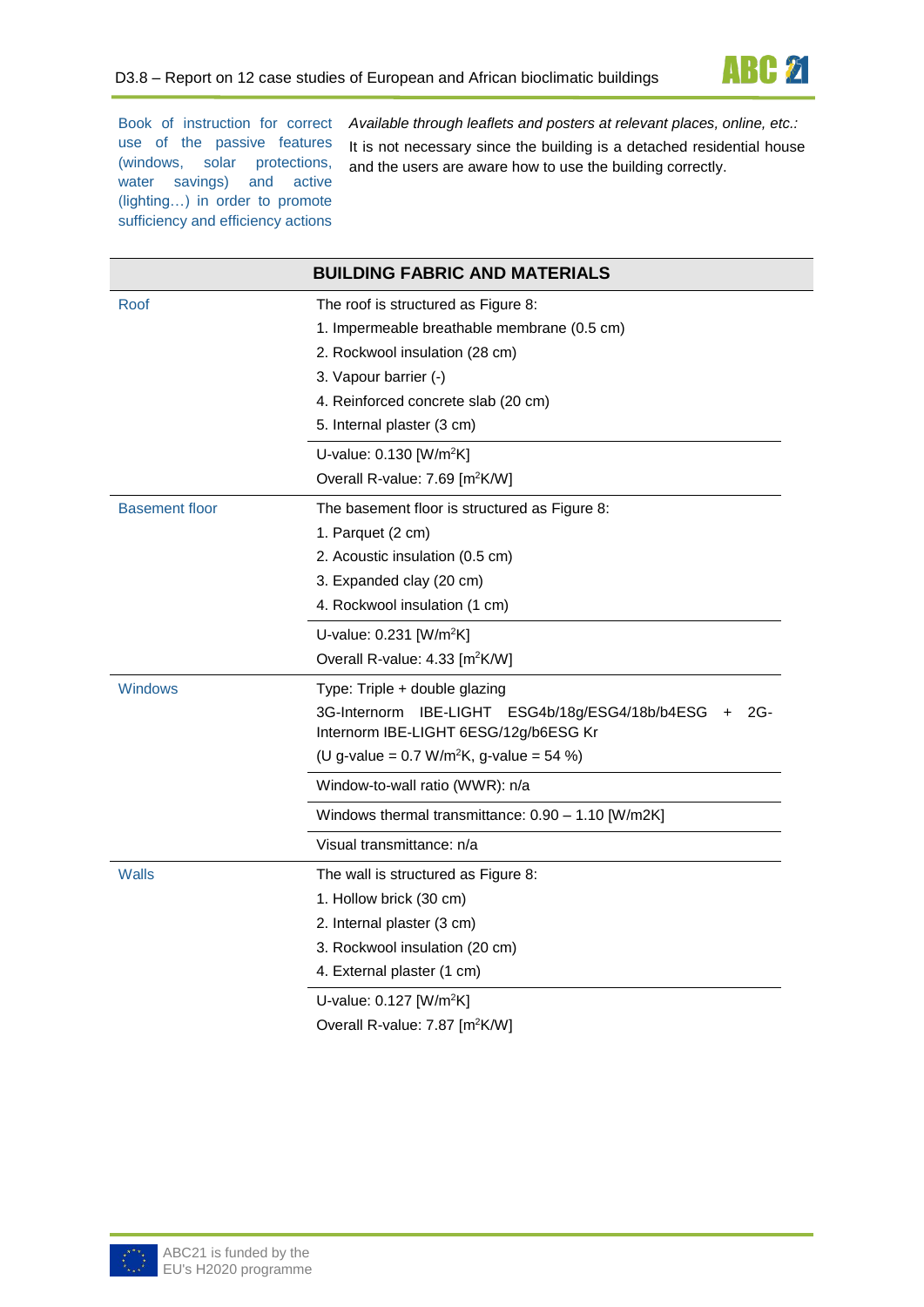



*Figure 8: Main building envelope solutions [4]*

<span id="page-6-0"></span>

| <b>ENERGY EFFICIENT BUILDING SYSTEMS [3,4,7]</b> |                                                                                                                                                                                                                                                                                                                                                                                                            |  |
|--------------------------------------------------|------------------------------------------------------------------------------------------------------------------------------------------------------------------------------------------------------------------------------------------------------------------------------------------------------------------------------------------------------------------------------------------------------------|--|
| Low-energy cooling systems                       | The building is served by a reversible heat pump (air-water 6<br>kW) and an EAHE (Earth-to-Air Heat Exchangers) which<br>provides the possibility for pre-heating or pre-cooling the<br>handled air. This latter may then pass through a heat recovery<br>unit before being processed by the heating/cooling coils and<br>distributed to the bedrooms and the living room.                                 |  |
| Low-energy heating systems                       | An electrical air to water reversible heat pump (6 kW) serves the<br>heating/cooling coil in the main inlet ventilation duct. The<br>climatization is realized by an all-air system in which the main<br>air-inlet is connected to the heat exchanger EAHE (Earth-to-Air<br>Heat Exchangers) and a heat recovery unit (air-air, cross-flow).<br>The purpose of the EAHE is to pre-heat the handled air.    |  |
| <b>Ceiling fans</b>                              | N/a                                                                                                                                                                                                                                                                                                                                                                                                        |  |
| Mechanical ventilation / air renewal             | The air renewal strategies are:<br>Natural ventilation<br>٠<br>Nocturnal ventilation<br>$\blacksquare$<br>Mechanical ventilation with the exploitation of cross-<br>٠<br>flow heat recovery unit.<br>The windows are equipped of sensors able to send signals to<br>the BMS (bus Konnex). The mechanical ventilation is<br>automatically unactive when the windows are open and vice<br>versa.             |  |
| <b>Domestic Hot Water</b>                        | The building is served by:<br>Electrical air to water heat pump (the one over-<br>٠<br>mentioned for heating system)<br>Solar thermal<br>٠<br>The thermal energy provided for domestic hot water system is<br>generated by an integrated system: a water storage of 500<br>litres connected to the solar thermal system ( $7 \text{ m}^2$ of flat<br>collectors) and the electrical heat pump (air-water). |  |
| <b>Artificial lighting</b>                       | The whole building is equipped with high-efficiency LED lighting.                                                                                                                                                                                                                                                                                                                                          |  |
| Control and energy management                    | The connection of BMS with the room's sensors and the<br>systems allows to exploit and monitoring in real time the comfort<br>and the energy performance. The management is based on<br>Konnex standard on the first part and secondly on BACnet<br>communication protocol (BACS class A realized with home<br>automation KNX / connection for control, supervision and<br>monitoring).                    |  |

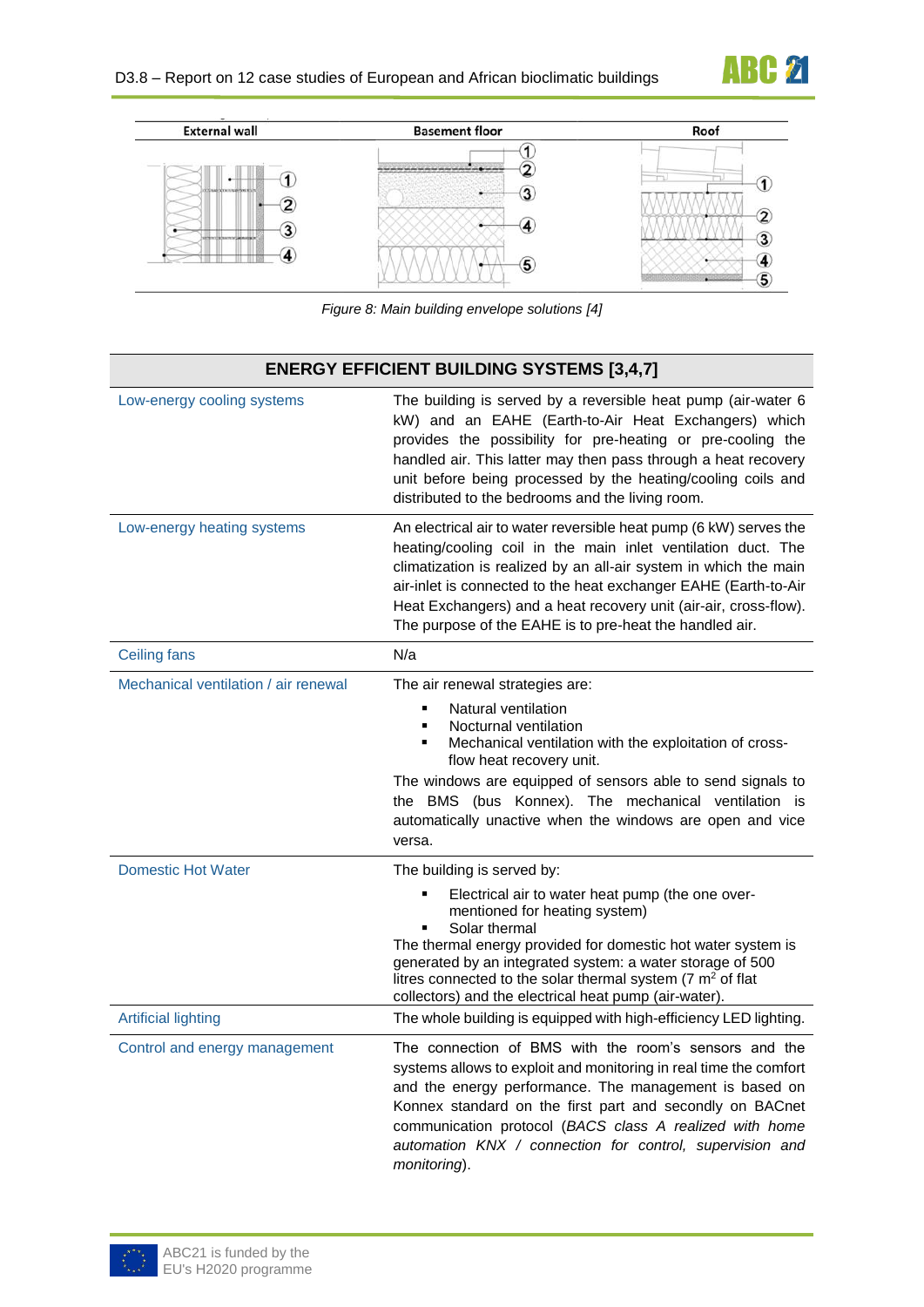

**ABC 21** 

*Figure 9: Botticelli Project view plan (on the left: sensors location, on the right: natural ventilation)[3]*



*Figure 10: Pictures of installed systems (on the left: thermal solar collectors, on the right Earth to Air Heat Exchanger) [3]*

|                | <b>RENEWABLE ENERGY [3,4,7]</b>                                                                                                                                                                                                                                                                                                                                   |
|----------------|-------------------------------------------------------------------------------------------------------------------------------------------------------------------------------------------------------------------------------------------------------------------------------------------------------------------------------------------------------------------|
| <b>PV</b>      | PV system (8.14 kW peak electric power) is installed alongside the building and on<br>the sloped roof (both are mainly south-orientated). The electricity production by the<br>PV panels is continuously monitored and compared with the instantaneous energy<br>use of the building and the delivered energy (from the grid).                                    |
| Solar thermal  | Thermal solar panels are installed on roof and are part of an integrated system.<br>$(7 \text{ m}^2 \text{ of flat collections}).$                                                                                                                                                                                                                                |
| Wind           | N/A                                                                                                                                                                                                                                                                                                                                                               |
| Geothermal     | The EAHE (Earth-to-Air Heat Exchangers) provides the possibility for pre-heating<br>or pre-cooling the ventilation air. The EAHE has been designed considering the<br>geometric limits of the lot and the soil type and it can be excluded from the<br>ventilation system by means of a by-pass duct, when required, according to the<br>chosen control strategy. |
| <b>Biomass</b> | N/A                                                                                                                                                                                                                                                                                                                                                               |

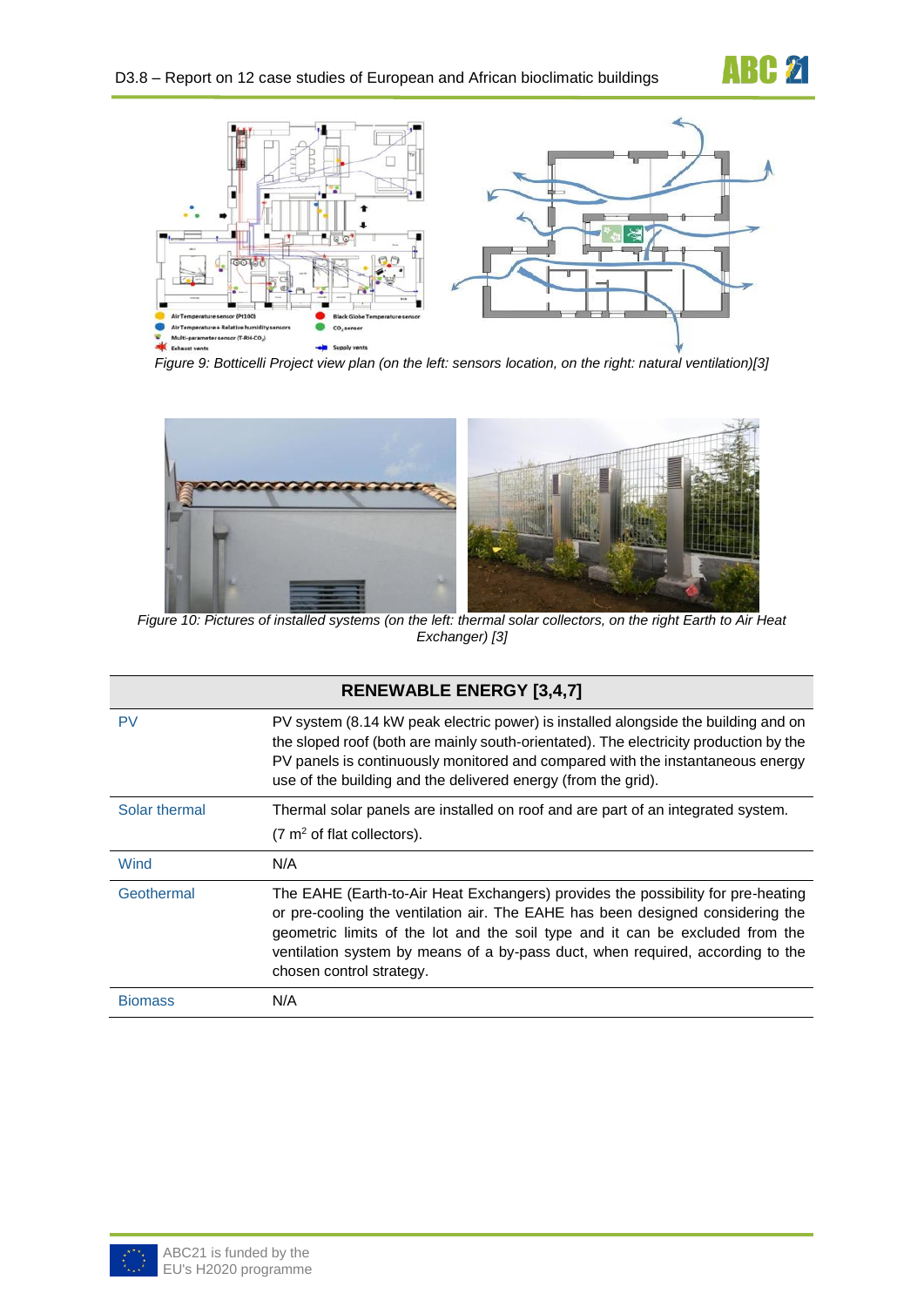



*Figure 11: Pictures of photovoltaic System and solar thermal collectors [3]*



*Figure 12: Pictures and schema of Earth to Air Heat Exchanger [3]*

|                           | <b>BUILDING ANALYSIS AND KEY PERFORMANCE INDICATORS</b>                                                                 |           |             |                                    |           |  |
|---------------------------|-------------------------------------------------------------------------------------------------------------------------|-----------|-------------|------------------------------------|-----------|--|
| <b>Thermal</b><br>comfort | 1. Percentage of time outside an operative temperature range (Adaptive, II category<br>EN16798-1, cooling season): 3.9% |           |             |                                    |           |  |
| indicators                | 2. Percentage of time outside an operative temperature range (Fanger, II category<br>EN16798-1, heating season): 23.3%  |           |             |                                    |           |  |
|                           | 3. Degree-hours (Adaptive, Il category EN16798-1, cooling season): 303                                                  |           |             |                                    |           |  |
|                           | 4. Degree-hours (Fanger, II category EN16798-1, heating season): 108                                                    |           |             |                                    |           |  |
|                           | 4. Percentage of time inside the Givoni comfort zone of 1m/s:<br>Whole year: 88% (Figure 15)<br>Cooling season: 96%     |           |             |                                    |           |  |
|                           | 5. Percentage of time inside the Givoni comfort zone of 0m/s:<br>Whole year: 44% (Figure 15)<br>Cooling season: 41%     |           |             |                                    |           |  |
|                           | 6. Number of hours within a certain temperature range (Figure 13):                                                      |           |             |                                    |           |  |
|                           | Heating season (15 <sup>th</sup> -11 to 31 <sup>th</sup> -03)                                                           |           |             | Cooling season (1st-04 to 14th-11) |           |  |
|                           | N° of Hours<br>Range                                                                                                    | frequency | Range       | N° of Hours                        | Frequency |  |
|                           | $T \leq 19$<br>26                                                                                                       | 0.8%      | $T \leq 20$ | 0                                  | 0%        |  |
|                           | 19≤T<24<br>3201                                                                                                         | 98%       | 20≤T<26     | 3526                               | 64%       |  |
|                           | $T\geq 24$<br>38                                                                                                        | 1.2%      | T≥26        | 1969                               | 36%       |  |
| Energy                    | 1. Energy needs for heating: 7.21 [kWh/m <sup>2</sup> /year] [4]                                                        |           |             |                                    |           |  |
| performance<br>indicators | 2. Energy needs for cooling: 10.25 [kWh/m <sup>2</sup> /year] [4]                                                       |           |             |                                    |           |  |
|                           | 3. Energy use for lighting: 27.72 [kWh/m <sup>2</sup> /year] [4]                                                        |           |             |                                    |           |  |
|                           | 4. Energy needs for Sanitary Hot water: 2.38 [kWh/m <sup>2</sup> /year] [4]                                             |           |             |                                    |           |  |

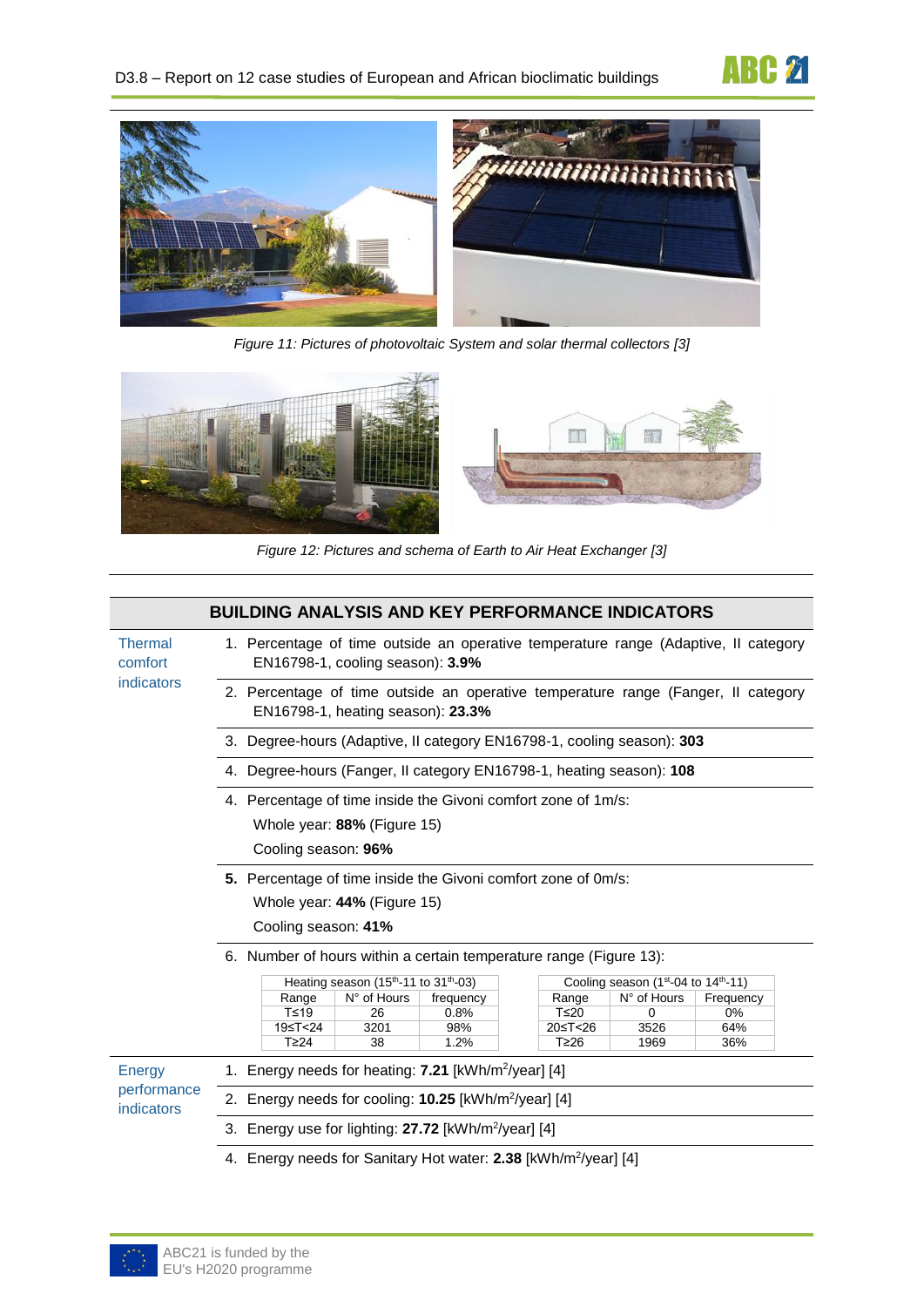

|                       | 5. Total Primary energy use: 144.5 [kWh/m <sup>2</sup> net/year] (total Primary Energy Factor (PEF)<br>equal to 2.42 for electrical energy from the grid) |
|-----------------------|-----------------------------------------------------------------------------------------------------------------------------------------------------------|
|                       | 6. Renewable Primary energy generated on-site: 76 [kWh/m <sup>2</sup> /year] [4] (Figure 16)                                                              |
|                       | 7. Renewable<br>Primary<br>self-consumed:<br>energy<br>generated<br>on-site<br>17.09<br>and<br>[kWh/m <sup>2</sup> /year] [7]                             |
|                       | 8. Renewable Primary energy exported to the grid: 56.02 [kWh/m <sup>2</sup> /year] [7]                                                                    |
|                       | 9. Ratio of renewable primary energy over the total primary energy use (with and without<br>compensation): 11.82% [7]                                     |
|                       | 10. Delivered energy: 43.04 [kWh/m <sup>2</sup> /year] [7]                                                                                                |
| Acoustic              | 1. Airborne sound insulation: N/A                                                                                                                         |
| comfort<br>indicators | 2. Equivalent continuous sound Level: N/A                                                                                                                 |
|                       | 3. HVAC noise level: N/A                                                                                                                                  |
|                       | 4. Reverberation time: N/A                                                                                                                                |
|                       | 5. Masking/barriers: N/A                                                                                                                                  |
| <b>Visual</b>         | 1. Light level (illuminance): YES                                                                                                                         |
| comfort<br>indicators | 2. Useful Daylight Illuminance (UDI): N/A                                                                                                                 |
|                       | 3. Glare control: N/A                                                                                                                                     |
|                       | 4. Quality view: YES                                                                                                                                      |
|                       | 5. Zoning control: YES                                                                                                                                    |
| Indoor<br>Air         | 1. Organic compound: N/A                                                                                                                                  |
| Quality<br>indicators | 2. VOCs: N/A                                                                                                                                              |
|                       | 3. Inorganic gases: YES (CO2)                                                                                                                             |
|                       | 4. Particulates (filtration): N/A                                                                                                                         |
|                       | 5. Minimum outdoor air provision: N/A                                                                                                                     |
|                       | 6. Moisture (humidity, leaks): N/A                                                                                                                        |
|                       | 7. Hazard material: N/A                                                                                                                                   |
| Users'                | n/a                                                                                                                                                       |

feedback



<span id="page-9-0"></span>*Figure 13: Percentage of hours within comfort range of operative temperature*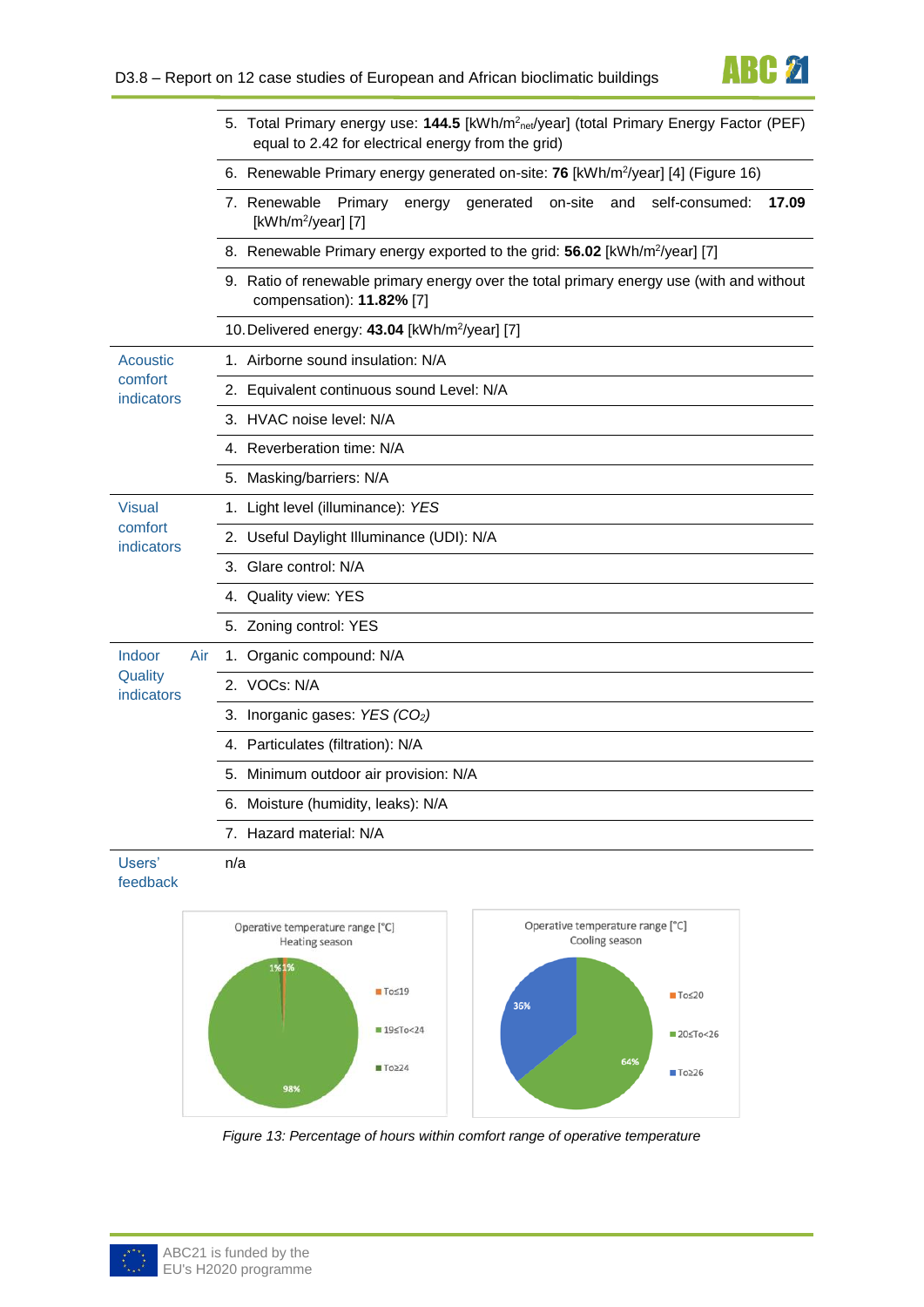



<span id="page-10-1"></span>*Figure 14: Operative temperature and comfort boundaries (EN16798-1:2019) (Fanger comfort model for heating season from 15/11 to 31/03 and adaptive comfort model the cooling season from 01/04 to 14/11, II comfort category)*



<span id="page-10-0"></span>*Figure 15: Givoni bioclimatic chart – distribution of hourly operative temperature of the monitored year (2017/2018)*



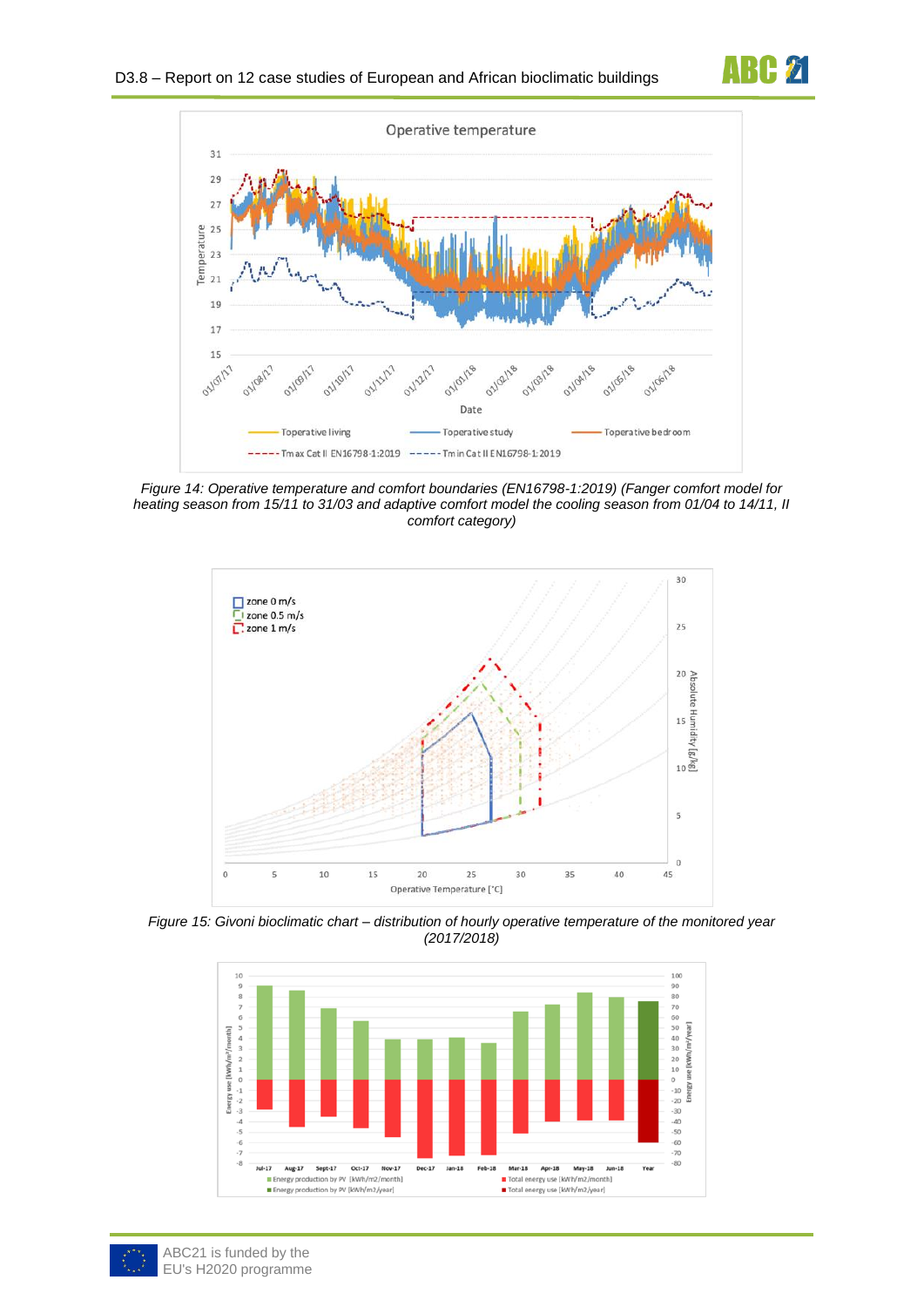<span id="page-11-0"></span>*Figure 16: Monthly and yearly energy production by PV (green) and total energy use (red) during the investigated year (2017/2018)*



<span id="page-11-1"></span>*Figure 17: Comparison between the monthly electrical energy imported/exported (monitored year: 2015/2016)[7]*

#### **LESSONS LEARNED AND RECOMMENDATIONS**

|                                          | The analyses highlight that even under challenging outdoor<br>temperatures without an active conditioning thanks to the building<br>geometry, highly insulated envelope and external movable solar<br>protections automatically controlled, the building remains in comfort<br>zone.                                                                                                                                                                                                                                                                                                                                          |  |
|------------------------------------------|-------------------------------------------------------------------------------------------------------------------------------------------------------------------------------------------------------------------------------------------------------------------------------------------------------------------------------------------------------------------------------------------------------------------------------------------------------------------------------------------------------------------------------------------------------------------------------------------------------------------------------|--|
| Lessons learned                          | The presented comfort indexes allow verifying both how many degrees<br>and how long the building is outside the comfort zone. During the<br>cooling season, even though the percentage of hours in which the<br>operative temperature higher than 26°C is 36%, the calculated<br>operative temperature is just slightly higher than the comfort threshold.                                                                                                                                                                                                                                                                    |  |
|                                          | The analysis of the building energy performance is important in terms<br>of load-management strategies to optimize the use of renewable<br>energy and to improve the balancing between production and use.                                                                                                                                                                                                                                                                                                                                                                                                                    |  |
| <b>Recommendations</b>                   | Figure 17 shows that on a monthly basis the renewable energy<br>generated on site is lower than the energy use for some months,<br>therefore should be explored all the possibilities for shifting (on a daily<br>basis) part of use of energy to hours where PV generation takes place,<br>in order to reduce the daily mismatch, even without installation of<br>electrical storage. Long term, inter-seasonal storage (e.g. storing for<br>using in winter the energy generated by renewables in summer)<br>remains a challenge both in terms of available spaces and cost,<br>possibly to be addressed at district scale. |  |
| <b>BUILDING STRENGTHS AND WEAKNESSES</b> |                                                                                                                                                                                                                                                                                                                                                                                                                                                                                                                                                                                                                               |  |
| $Q_{\text{total}}$                       |                                                                                                                                                                                                                                                                                                                                                                                                                                                                                                                                                                                                                               |  |

*Strengths* **Passive Design The Energy Efficiency Channel Burger Renewable Energy** *Weaknesses*

As reported in the previous analysis the building shows generally high energy and comfort performance though out the year. However, the north-facing rooms may exceed the comfort thresholds (as shown in the [Figure 14\)](#page-10-1) because of their unfavourable position.